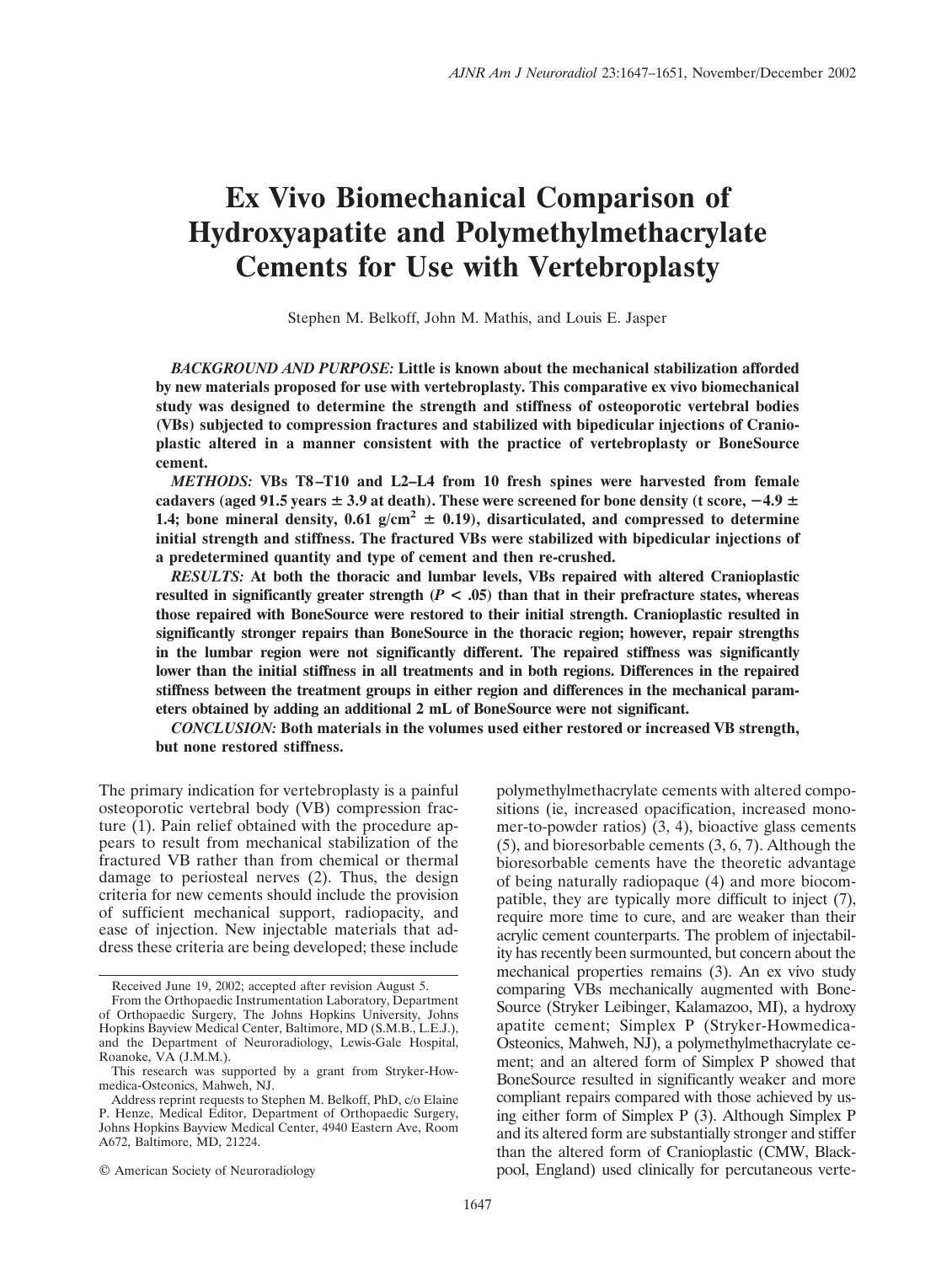BoneSource.

3

4



1

0

 $\Omega$ 

broplasty (PV) (4), the altered form of Cranioplastic results in satisfactory clinical outcomes (8) and may be a more appropriate benchmark against which to measure the mechanical stabilization provided by BoneSource. Therefore, the purpose of the current study was to compare the mechanical stabilization provided by Bone-Source with that provided by the altered form of Cranioplastic. The authors hypothesized that 1) strength and stiffness do not differ between VBs repaired with BoneSource and those repaired with equal volumes of altered Cranioplastic and that 2) VBs repaired by using 2 mL more BoneSource than the volume of Cranioplastic results in significantly greater strength and stiffness than that of VBs repaired with Cranioplastic.

#### **Methods**

Six VBs (T8–T10 and L2–L4) from each of 10 fresh spines were harvested from female cadavers (mean age at death  $\pm$ SD, 91.5 years  $\pm$  3.9; Maryland State Anatomy Board, Baltimore, MD). Rice bags were placed beneath the spine to provide 16–18 cm of soft tissue surrogate (9). The region of interest was L2–L4, and it was evaluated for osteoporosis (mean t score  $\pm$  SD,  $-4.9 \pm 1.4$ ; mean bone mineral density  $\pm$ SD, 0.61 g/cm<sup>2</sup>  $\pm$  0.19) by using the dual-energy x-ray absorptiometry method (DPX-1Q, Lunar Corp., Madison, WI). The vertebrae were disarticulated, their disks excised, and the posterior elements removed to facilitate mechanical testing.

With a Latin square design, the VBs were segregated into two groups of three vertebral levels: the thoracic group (T8– T10) and the lumbar group (L2–L4). Within each group, the VBs were assigned to one of three treatments: 1) CR, Cranioplastic; 2) BS, BoneSource; and 3)  $BS+2$ , in which 2 mL more BoneSource were injected than in the CR or BS groups. In this manner, the number of VB specimens from each level and each spine were evenly distributed among the cement groups, and the effects of donor and vertebral level were minimized. An impression of the endplates of each vertebra was made by using a common dental acrylic (Fastray; Bosworth, Skokie, IL). The VBs were wrapped in saline-soaked gauze, sealed in plastic bags, and stored at  $-20^{\circ}$ C until the day before testing.

All specimens were thawed at room temperature (20°C) 24 hours before testing. Each VB was floated in its sealed plastic bag in a water bath maintained at  $37^{\circ}$ C for at least 1 hour before mechanical testing. Just before testing, anterior, poste-

rior, right lateral, and left lateral VB height measurements were made by using digital calipers accurate to 0.01 mm (Mitutoyo MTI Corp, Aurora, IL). Each VB was then seated between its respective impressions, which were placed between platens on a materials testing machine (Instron, Canton, MA), and preloaded in axial compression to 20 N for 10 seconds. Each was then compressed via the superior platen at a rate of 5 mm/min to 25% of its initial height or until failure occurred, whichever came first (10). Failure was defined as a decrease in load with increasing compression (inflection point) of the VB. Force and deformation data were recorded at 10 Hz, and the initial strength and stiffness of the VB were measured (Fig 1). Strength was defined as the peak load (load at failure), and stiffness was defined as the slope of the force-versus-deformation curve between 448 and 1112 N (11).

 $\overline{2}$ 

Displacement [mm]

After the simulated compression fracture was created, an 11-gauge cannula was inserted through each pedicle. For VBs in the thoracic group, a bolus of 2 or 3 mL of the appropriate material was injected through each needle into the interior of the VB, resulting in a total interior fill of 4 or 6 mL. For thoracic VBs in the CR or BS group, a total of 4 mL were injected, whereas in the  $BS+2$  group, a total of 6 mL was injected. For VBs in the lumbar group, a bolus of 3 or 4 mL was injected through each pedicle for a total fill of 6 or 8 mL. Lumbar VBs in the CR and BS groups received 6 mL; those in the  $BS+2$  group received 8 mL. Total fill volumes used were based on the amount of cement needed to restore strength within a given region, as reported elsewhere (12). VBs in the CR group were injected with Cranioplastic, modified by removing two level tablespoons of powder and replacing them with two level tablespoons of  $BaSO<sub>4</sub>$ (approximately 8 g) (8). To this powder was added the complete 17-mL vial of monomer liquid, yielding a cement with a  $26\%$  BaSO<sub>4</sub> content by weight and a monomer-to-copolymer ratio of 0.73 mL/g (4). To prolong the working time, the components of the Cranioplastic were chilled to 4°C for a minimum of 24 hours before mixing (by hand). The Bone-Source for the BS and  $BS+2$  groups was prepared by mixing a 10-g vial of BoneSource powder with its accompanying 5-mL vial of 0.25 mol/L sodium phosphate solution. To this mixture was also added a 200-mg vial of carboxymethylcellulose powder (Putty Additive; Stryker Biotech, Hopkinton, MA). The methylcellulose solution was used with BoneSource to facilitate the injection of the cement through the cannulae and its infiltration into the VB bony structure (3). The cement components were stored and mixed at ambient temperature (approximately 20°C). BoneSource is naturally radiopaque; therefore, no additional opacification was required (Fig 2) (4).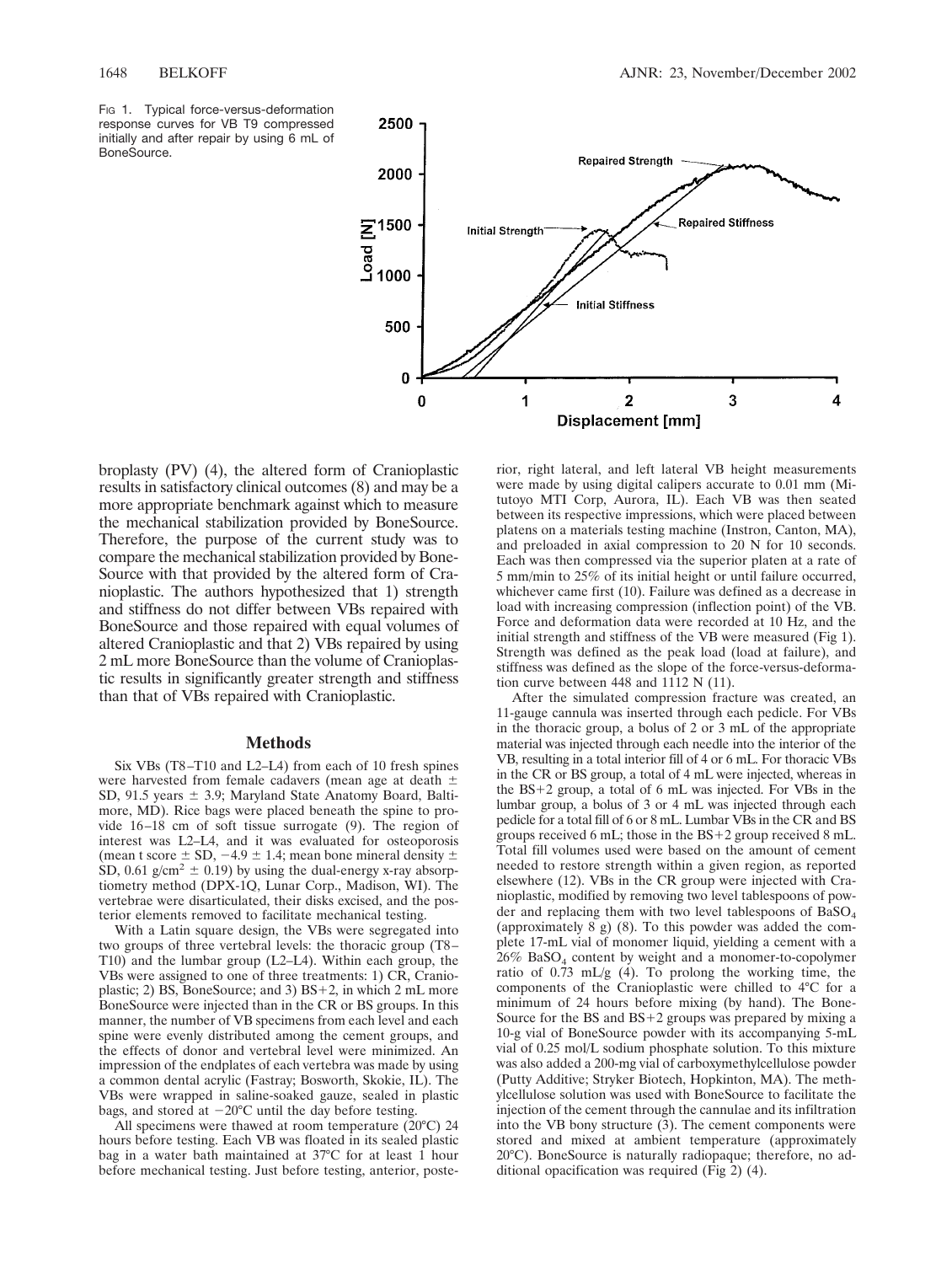

FIG 2. Radiographs of VB L2 injected with 6 mL of BoneSource (*top*), VB L3 injected with 8 mL of BoneSource (*middle*), and VB L4 injected with 6 mL of Cranioplastic opacified with barium sulfate (*bottom*).

After injection, each VB was wrapped in saline-soaked gauze, sealed in a plastic bag, and floated in a bath maintained at 37°C for 24 hours to simulate physiologic conditions and to allow the various cements to cure. Immediately before the subsequent compression test, the VB heights were measured as mentioned previously. VB specimens were then recompressed according to the initial crush protocol outlined previously. Stiffness was calculated as before. Strength after repair was defined as the maximum load, which occurred within the first 6 mm of compression (12). On average, 6 mm equaled 25% compression, which is one radiographic diagnostic criterion for vertebral compression fractures (13).

We checked for an effect of treatment on VB stiffness and strength by using a repeated-measures analysis of variance

(ANOVA). Each set of three VB levels from each spine was assumed to behave homogeneously. The factors were treatment cement  $(CR, BS, BS+2)$  and condition (initial vs repaired). A Tukey post hoc comparison test was conducted to determine if the differences were significant. Unless otherwise specified, all differences were considered significant at  $P < .05$ . Data for the thoracic group were analyzed independent of those for the lumbar specimens.

## **Results**

For thoracic and lumbar VBs, no significant difference was noted in the initial strength and stiffness parameters among their three respective VB levels (Tables 1 and 2). This finding suggests that, within a given region, the VBs behaved as a homogeneous sample.

After treatment, VBs in both the thoracic and lumbar regions were significantly more compliant (less stiff) than they had been in their initial states. Repaired VB stiffness was not significantly different among the three treatment groups.

With regard to strength, thoracic and lumbar VBs injected with Cranioplastic were significantly stronger than they were initially, whereas the post-treatment strength for VBs in both the BS and  $BS+2$  groups was not significantly different from values obtained in their intact states. Furthermore, Cranioplastic treatment resulted in significantly stronger repairs than either the BS or the  $BS+2$  treatments for only the thoracic region. Initial and post-treatment strengths for VBs were the same in the BS or  $BS+2$  groups in both regions.

For thoracic and lumbar VBs, treated specimens reached failure load with significantly greater deformation than specimens in their initial state. However, differences in failure deformations between treatment groups were not significant.

Two VBs, one in each of the regional groups, were mistakenly treated contrary to their pre-assignment group. Although the number of specimens in each group was 10, the treatments were not evenly distributed among vertebral levels.

#### **Discussion**

In the current study, the mechanical responses of simulated osteoporotic vertebral compression fractures repaired with two cements were compared. The treatments restored or increased VB strength but did not restore VB stiffness to the initial levels. No significant difference was noted in the stiffness between the treatments that used an equal volume of cement, as we first hypothesized. However, the difference in strength between CR repairs and BS and  $BS+2$  repairs in the thoracic region were significant, but differences between CR repairs and BS or  $BS + 2$  repairs in the lumbar region were not. The CR repairs were stronger, and the lack of statistical significance was likely a type-II error ( $P = .07$ ,  $\beta = 0.50$ ). Failure in both treatment groups occurred at similar deformations. This observation indicated that, despite differences in repair strength and stiffness, one group was not more prone to compressive deformity at failure than another.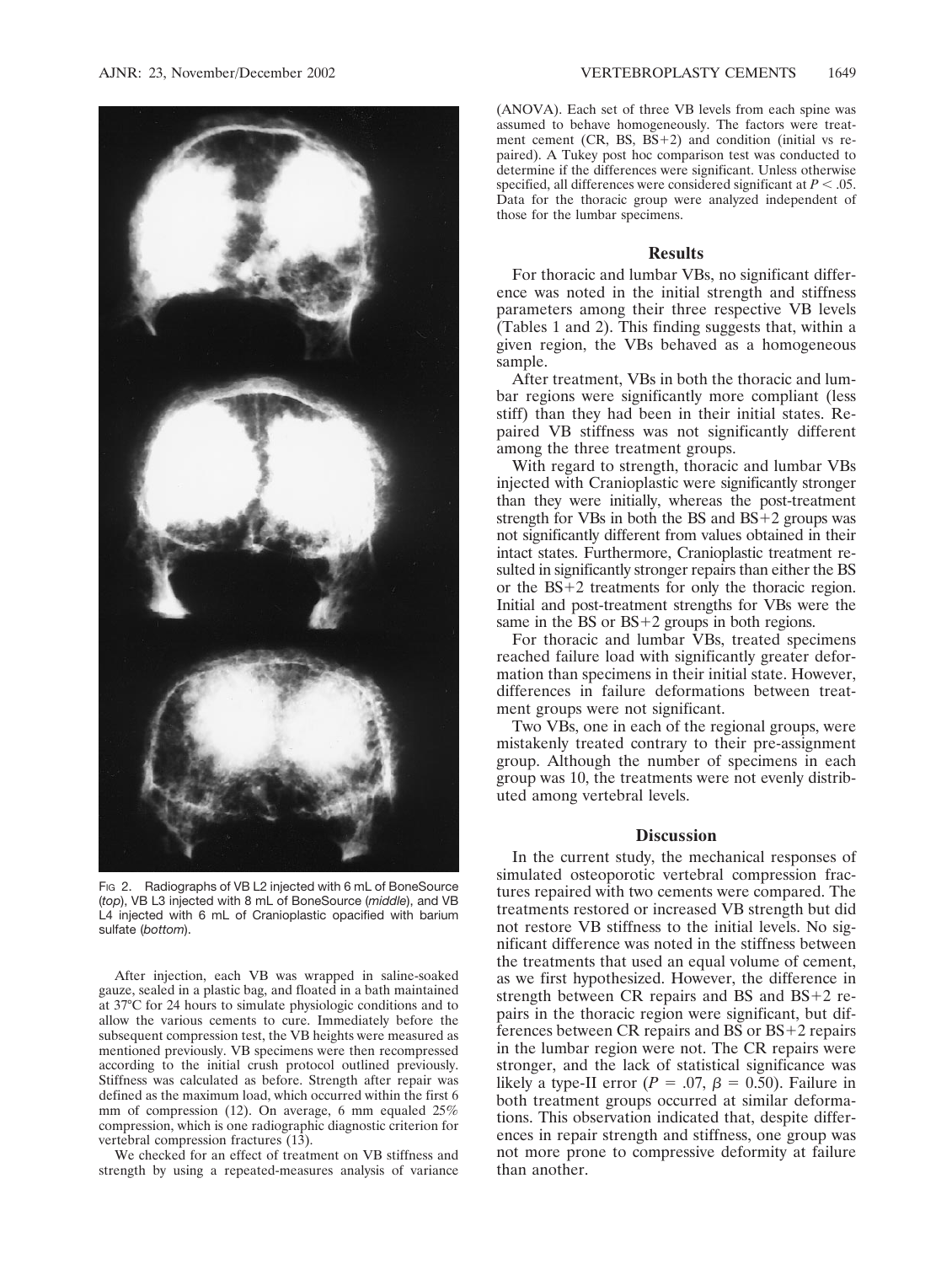# **TABLE 1: Results in VBs T8–T10**

| Parameter                              | $CR$ Group $(n = 10)$ | BS Group $(n = 10)$       | $BS + 2$ Group (n = 10)      |
|----------------------------------------|-----------------------|---------------------------|------------------------------|
| Initial stiffness, N/mm                | $1740 \pm 82$         | $1474 \pm 86$             | $1310 \pm 78$                |
| Post-treatment stiffness, N/mm         | $1227 \pm 82$ *†      | $906 \pm 86$ <sup>*</sup> | $1069 \pm 78$ <sup>*</sup> † |
| Initial strength, N                    | $2099 \pm 305$        | $1975 \pm 322$            | $1869 \pm 291$               |
| Post-treatment strength, N             | $4425 \pm 305^*$      | $2177 \pm 322$            | $2676 \pm 291$ ‡             |
| Initial failure deformation, mm        | $1.7 \pm 0.3$         | $1.8 \pm 0.3$             | $2.1 \pm 0.3$                |
| Post-treatment failure deformation, mm | $4.6 \pm 0.3*$ §      | $4.9 \pm 0.3$ *§          | $4.3 \pm 0.3$ <sup>*</sup> § |

Note.—Data are the mean  $\pm$  SEM.

\* Significantly different from the initial value.

† Not significantly different from each other.

‡ Not significantly different from each other.

§ Not significantly different from each other.

#### **TABLE 2: Results in VBs L2–L4**

| Parameter                              | $CR$ Group (n = 10)                  | BS Group $(n = 10)$          | $BS + 2$ Group (n = 10)      |
|----------------------------------------|--------------------------------------|------------------------------|------------------------------|
| Initial stiffness, N/mm                | $1716 \pm 93$                        | $1572 \pm 98$                | $1637 \pm 89$                |
| Post-treatment stiffness, N/mm         | $1170 \pm 93$ <sup>*</sup> $\dagger$ | $1012 \pm 98$ <sup>*</sup> † | $1060 \pm 89$ <sup>*</sup> † |
| Initial strength, N                    | $2572 \pm 172$                       | $2440 \pm 182$               | $2612 \pm 164$               |
| Post-treatment strength, N             | $3227 \pm 172$ *‡                    | $2134 \pm 182$               | $2310 \pm 164$               |
| Initial failure deformation, mm        | $1.8 \pm 0.3$                        | $1.9 \pm 0.3$                | $1.7 \pm 0.3$                |
| Post-treatment failure deformation, mm | $5.3 \pm 0.3$ <sup>*</sup> §         | $4.4 \pm 0.3$ *§             | $5.3 \pm 0.3$ <sup>*</sup> § |

Note  $-D$ ata are the mean  $+$  SEM.

\* Significantly different from the initial value.

† Not significantly different from each other.

‡ Not significantly different from each other.

§ Not significantly different from each other.

On average, all treated VBs were notably less stiff than they had been in their initial states. Stiffness is a measure of the amount of VB compression in response to a given applied load. Restoring stiffness near its original value is theoretically desirable, and this restoration would prevent excessive motion in response to applied loads and yet avoid stress shielding (12). Although PV usually restores or nearly restores the initial stiffness of the VB when polymethylmethacrylate cements are used (3, 5, 12), the observation that none of the treatments restored stiffness in the current study was not unexpected. Two primary reasons may account for this finding. First, the volume injected in the current study was less than that used in previous studies, and the composition of the cement was altered. In the current study, 4 and 6 mL were injected in the thoracic and lumbar VBs, respectively. These amounts were based on a previous report that such volumes were sufficient to restore stiffness (12). The data in the previously mentioned study were obtained by using Simplex P, which, unaltered, is stronger and materially stiffer than Cranioplastic (4). Therefore, it would be expected to result in stronger and stiffer repairs than Cranioplastic for a given volume of cement. In a previous study, 8-mL injections of Cranioplastic did not restore the initial stiffness of the VB  $(14)$ . Furthermore, when Cranioplastic is prepared in a manner consistent with the practice of PV, the strength and material stiffness (modulus) are further reduced (15). In fact, when altered for use in PV (8), Cranioplastic is the cement with the lowest material properties of the cements

commonly used for PV (4). Nevertheless, the altered form of Cranioplastic has been used for PV in the United States far longer than any other cement, yet no incidence of complications associated with mechanical failure of the cement is reported (8). Because of this extensive clinical experience with Cranioplastic for PV, we chose to use the mechanical restoration provided by Cranioplastic as the benchmark (control) against which the responses with the BoneSource repairs were compared.

The results of the current study suggest that mechanical repairs with equal or greater volumes of BoneSource may provide repair results similar to those obtained with Cranioplastic. Although increasing the volume of BoneSource by 2 mL increased the strength and stiffness of the repair, the increase was not significant. This finding was contrary to the second hypothesis in which significantly more strength and stiffness was expected secondary to the increased volume of BoneSource. Whether the additional 2 mL of BoneSource provides any other benefit is unknown. Increasing the volume of cement may increase the risk of extravasation of cement, which is not an infrequent occurrence in PV (8, 16–18) and does present a potential risk to the patient (19).

Hydroxyapatite materials have the potential advantages of being osteoconductive, not exothermic, and naturally radiopaque, and they have none of the potential deleterious effects of a monomer (20, 21). Although concern about thermal and chemical damage has diminished (2), the potential advantages of osteoconductivity and natural radiopacity have sustained in-